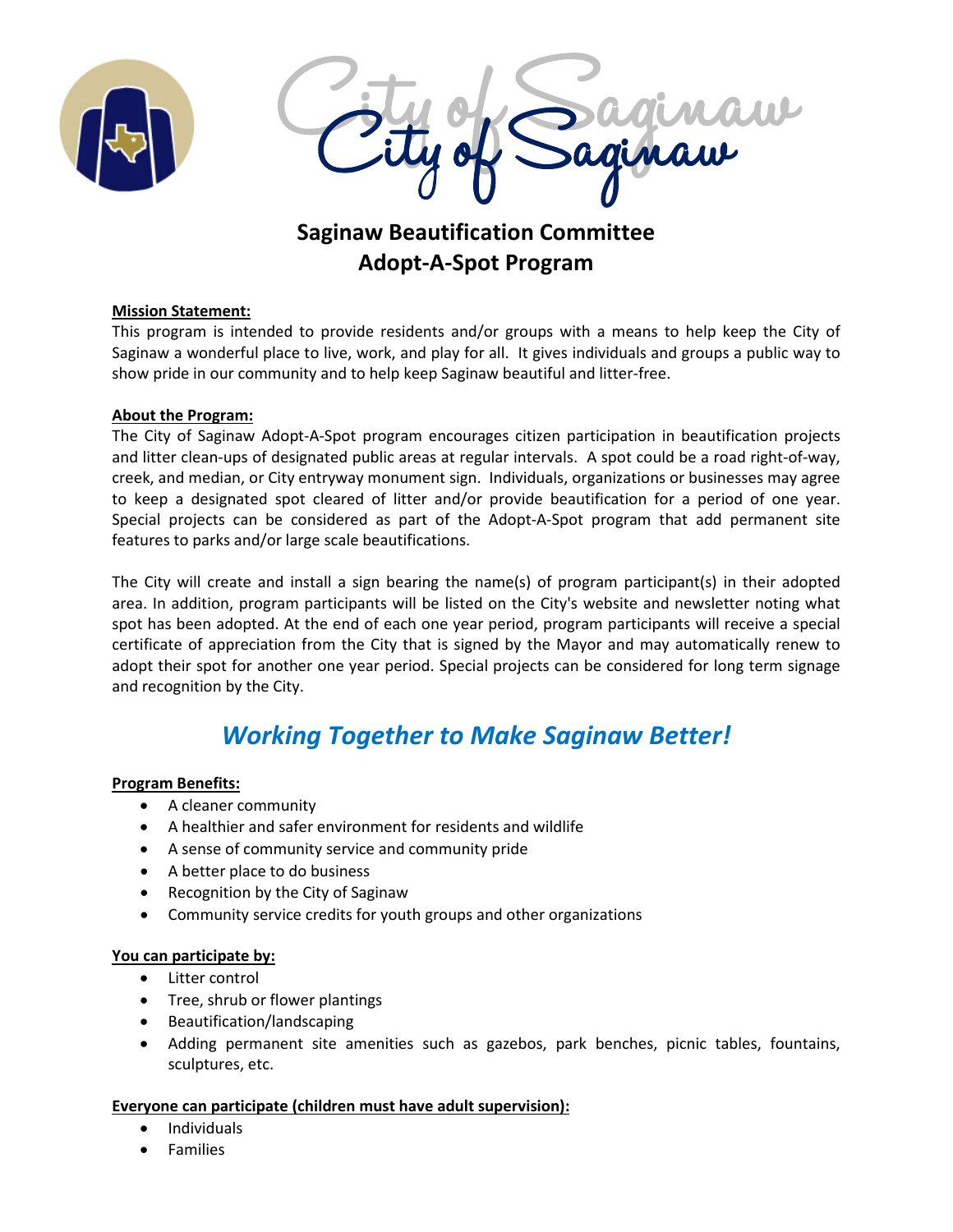- Youth groups
- Neighborhood homeowner associations
- Hiking and biking enthusiasts
- Scouts

#### **Program Guidelines**

- Adopt-A-Spot is a voluntary program to involve citizens and businesses in maintaining and beautifying Saginaw.
- Most spots within the city limits that are not currently maintained by an adopter may be adopted.
- All locations must be approved first by the City of Saginaw.
- Select a spot appropriate to the capabilities of your group.
- Maintain commitment of one (1) year.
- Pick up litter and maintain your site at least once a month (minimum).
	- o Weeding or beautification efforts, if applicable, must be performed as frequent as possible to maintain a groomed presence.
- Any improvements to the spot (plants, flowers, etc…) must be approved by the City of Saginaw. Contact our office for more details.
- Periodic submission of photos is required to reflect the group maintaining the spot.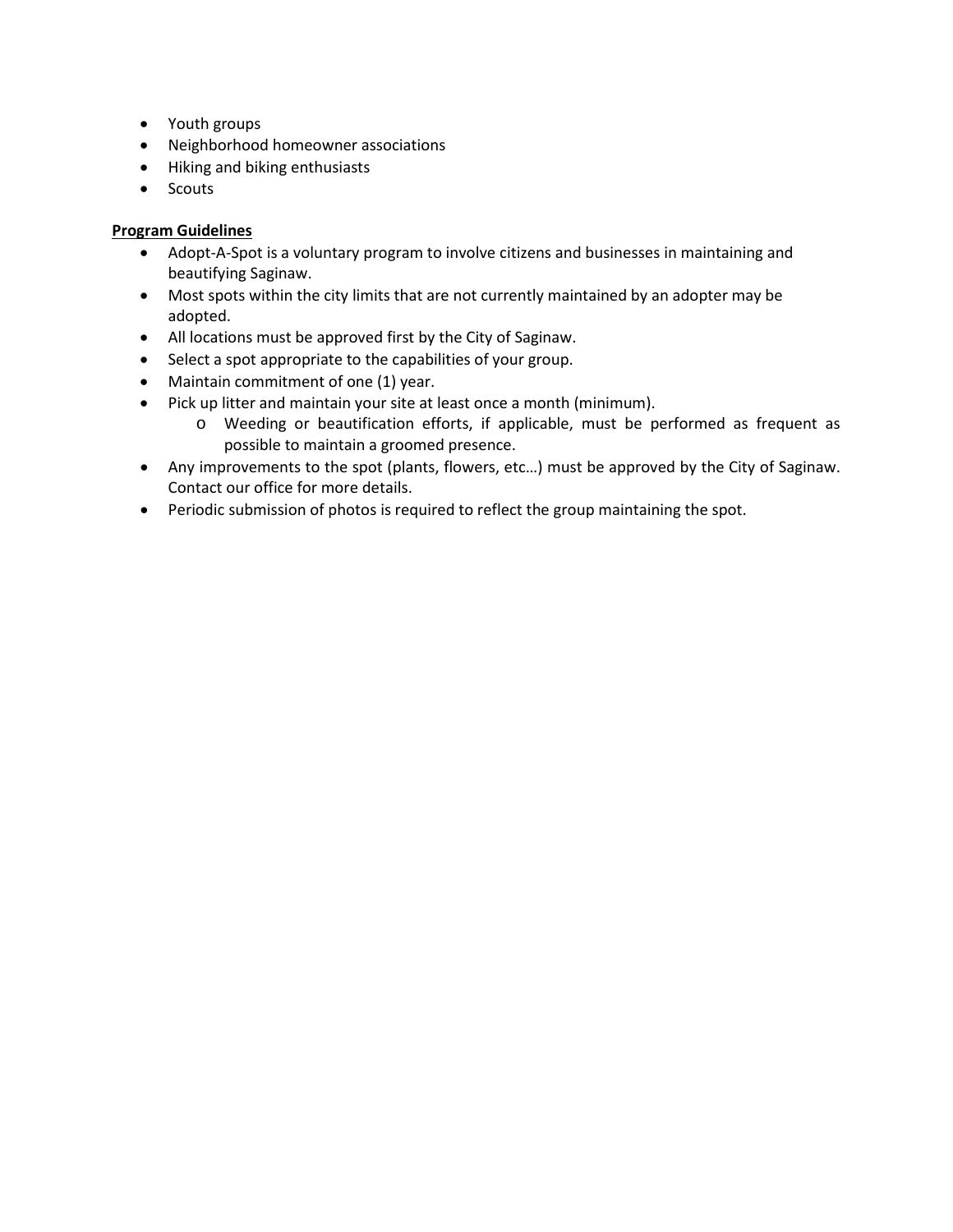



## **Instructions for Adopt-A-Spot Program**

Thank you for your interest in the Adopt-A-Spot Program with the City of Saginaw! The purpose of this application process is to assist you in completing the necessary requirements to ensure a safe and enjoyable experience.

Attached you will find the necessary forms to apply to Adopt-A-Spot. The packet includes:

- Adopt-A-Spot Program Detail
- Adopt-A-Spot Application form
- Adopt-A-Spot Program Adoption Agreement
- Hold Harmless Release form
- Report form

In order to begin the application process, we will need:

- $\checkmark$  A legible and completed Adopt-A-Spot Application
- $\checkmark$  A completed Adopt-A-Spot Program Adoption Agreement
- $\checkmark$  Hold Harmless Release form for each participant

**Please note that the application and the agreement must be both legible and complete before your**  application can be processed. Upon completion, this application must be approved by the City. Applications will be submitted by the Saginaw Beautification Committee quarterly for approval. If your location is not approved, we will make every effort to work with you to find a suitable alternative location.

Once you have been approved:

- You will receive an approval letter confirming your adoption
- A sign will be posted at your site of adoption once completed
- You will be listed on the City's website with the location you have adopted as well as the City Newsletter
- You will be responsible to provide a Beautification/Clean Up Report (via the internet) for each clean-up (a minimum of 6 per year is required). Pictures would also be greatly appreciated and encouraged.

Please feel free to contact me directly should you have any questions or concerns regarding the application process. We look forward to helping your event be as safe and productive as possible!

Keith C. Rinehart 817-230-0351 [info@saginawtx.org](mailto:info@saginawtx.org) City of Saginaw, Director of Recreation & Community Services Saginaw Beautification Committee, Staff Liaison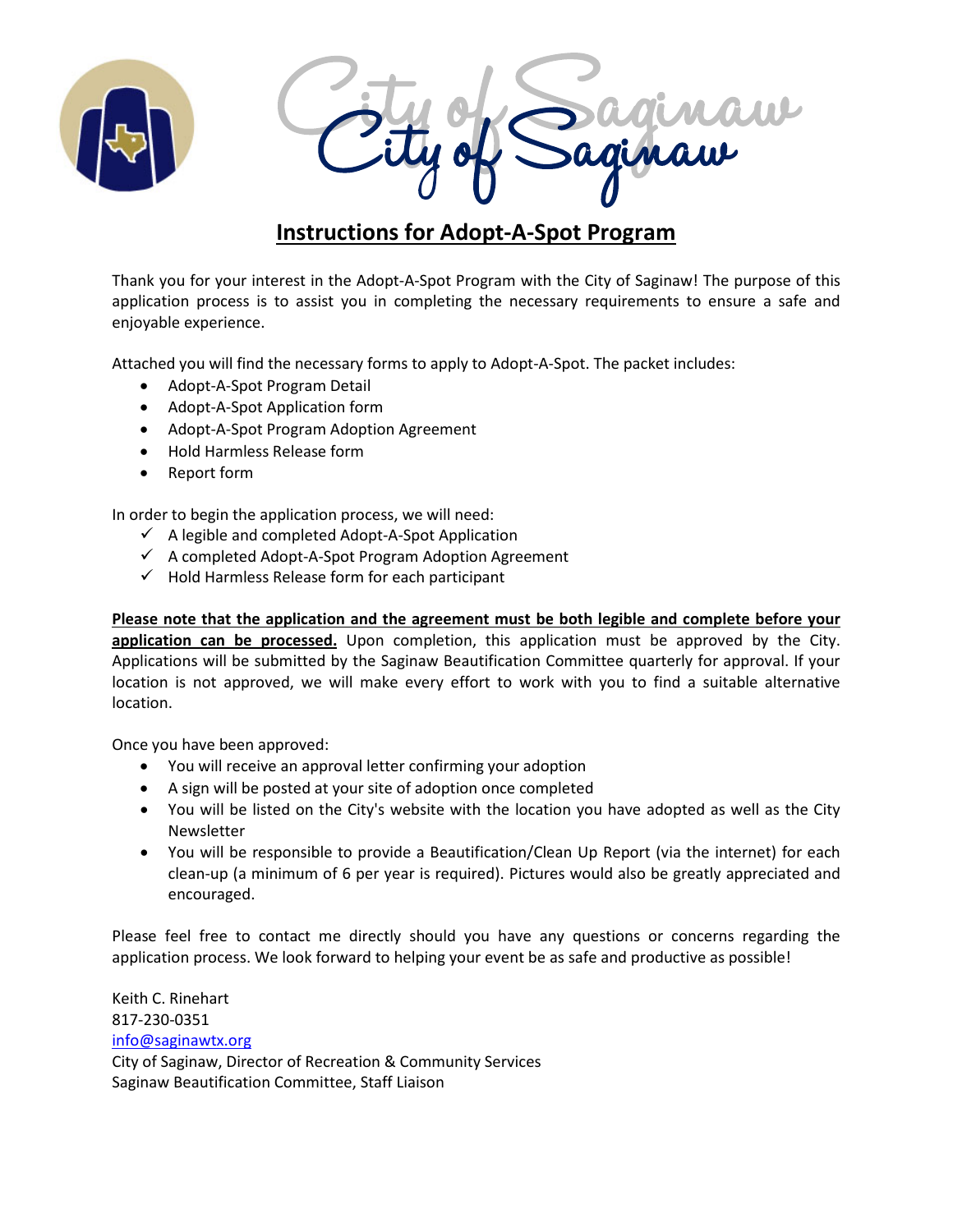



**Saginaw Beautification Committee Adopt-A-Spot Program Application**

| I want to Adopt A Spot in the City of Saginaw!                                                      | Yes                                                                                                                                                                                 |                              |               |  |
|-----------------------------------------------------------------------------------------------------|-------------------------------------------------------------------------------------------------------------------------------------------------------------------------------------|------------------------------|---------------|--|
|                                                                                                     |                                                                                                                                                                                     |                              |               |  |
|                                                                                                     |                                                                                                                                                                                     |                              |               |  |
|                                                                                                     |                                                                                                                                                                                     |                              |               |  |
|                                                                                                     |                                                                                                                                                                                     |                              |               |  |
|                                                                                                     |                                                                                                                                                                                     |                              |               |  |
|                                                                                                     |                                                                                                                                                                                     |                              |               |  |
| Type of Group (circle one):                                                                         |                                                                                                                                                                                     |                              |               |  |
| <b>Non-Profit BusinessSchool</b>                                                                    | Scout(s) Individual                                                                                                                                                                 |                              | <b>Church</b> |  |
| <b>Home-Owner's Association</b><br>Civic                                                            |                                                                                                                                                                                     |                              |               |  |
| Type of Spot to Be Adopted (circle one):                                                            |                                                                                                                                                                                     |                              |               |  |
| Road/Right-of-Way<br>Park<br>Median                                                                 | <b>Creek</b>                                                                                                                                                                        | <b>Subdivision Entry Way</b> |               |  |
| <b>Monument Sign</b>                                                                                |                                                                                                                                                                                     |                              |               |  |
|                                                                                                     |                                                                                                                                                                                     |                              |               |  |
|                                                                                                     |                                                                                                                                                                                     |                              |               |  |
|                                                                                                     |                                                                                                                                                                                     |                              |               |  |
| Estimated Number of People in Your Group Involved in the Project: _________________________________ |                                                                                                                                                                                     |                              |               |  |
| Desired Start Date: _                                                                               |                                                                                                                                                                                     |                              |               |  |
|                                                                                                     | For questions or to submit application:<br><b>Saginaw Beautification Committee</b><br><b>Adopt a Spot Program</b><br>333 West McLeroy Blvd.<br>Saginaw, Texas 76179<br>817-230-0350 |                              |               |  |
| info@ci.saginaw.tx.us                                                                               |                                                                                                                                                                                     |                              |               |  |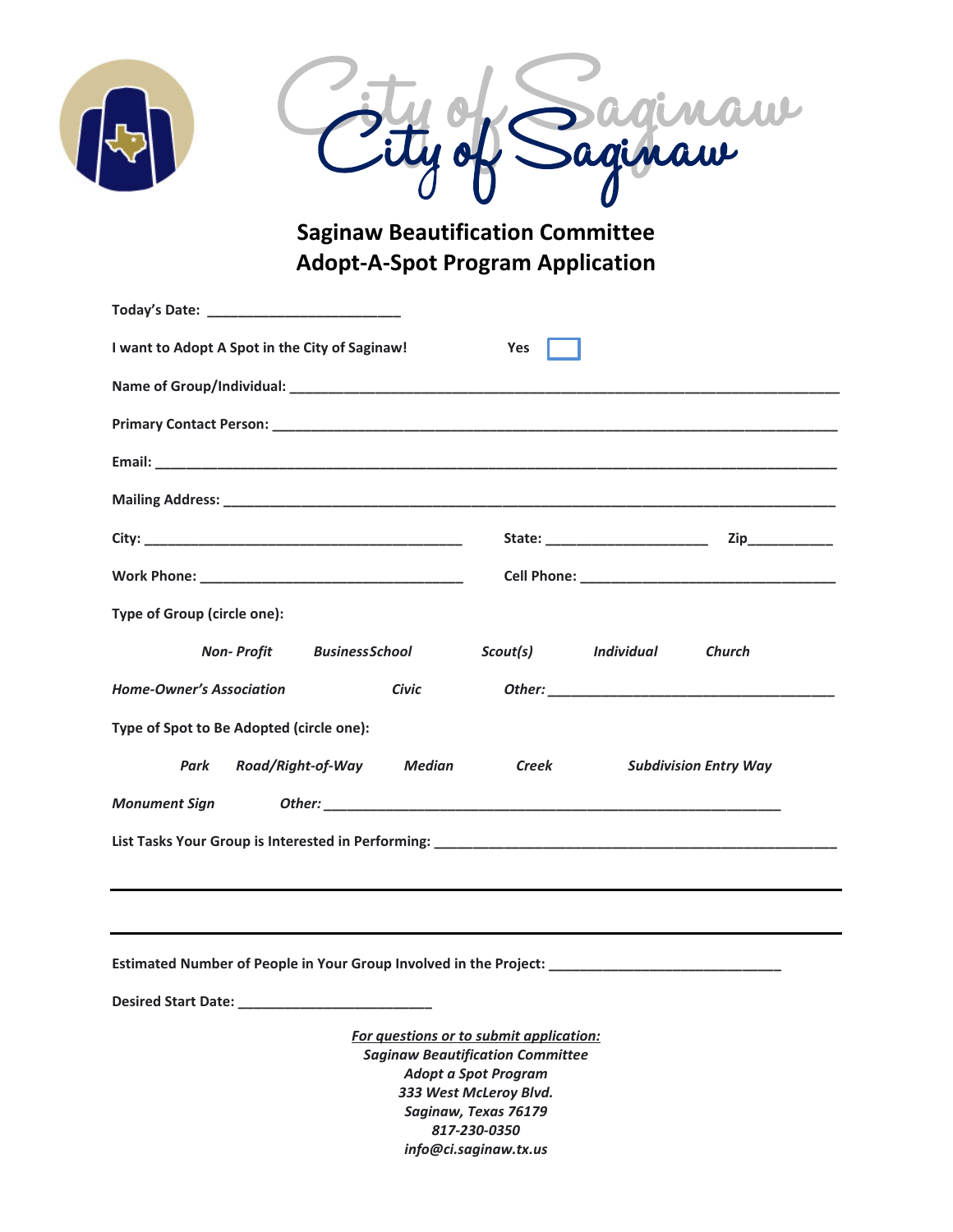



**Adopt-A-Spot Program Hold Harmless Release Form**

#### **ORGANIZATION AND/OR INDIVIDUAL: \_\_\_\_\_\_\_\_\_\_\_\_\_\_\_\_\_\_\_\_\_\_\_\_\_\_\_\_\_\_\_\_\_\_\_\_\_\_\_\_\_\_\_\_\_\_\_\_\_\_\_\_**

#### **ADOPTED SPOT: \_\_\_\_\_\_\_\_\_\_\_\_\_\_\_\_\_\_\_\_\_\_\_\_\_\_\_\_\_\_\_\_\_\_\_\_\_\_\_\_\_\_\_\_\_\_\_\_\_\_\_\_\_\_\_\_\_\_\_\_\_\_\_\_\_\_\_\_\_\_\_**

ln consideration of the privilege of participating in the Adopt-A-Spot program ("Program") and recognizing that the activities related to performance of the Program may involve certain inherent dangers, I attest and verify that I have full knowledge of the risks involved in the Program, that I solely assume those risks, that I will, without limitation, assume and pay any medical and emergency expenses in the event of an accident, injury, illness or other incapacity, regardless of whether I have authorized such expenses. I do hereby agree to assume the risks attendant to such activity, to include but not limited to: property damage or personal injury to (myself / my child) as a result of motor vehicle accidents or collisions on either public streets or private property; property damage and/or personal injury to (myself / my child) resulting from the acts, errors, omissions or negligence of the City, City employees, third parties, (myself / my child) or other Program participants.

Further, l, on behalf of (myself / my child), and (myself / my child) heirs, executors, administrators and assigns, forever release and discharge any and all rights, demands, claims and causes of suit or action, known or unknown, whether arising now or in the future, that I may have against the City of Saginaw, and any other participating sponsors and officers, employees and agents of such parties, for any and all injuries, including death and property damage in any manner arising or resulting from my participation in the Program. Furthermore, I state that I have carefully read this release, know the contents of the release and signed the release of my own free will.

*I specifically agree to hold harmless and indemnify the City for any and all claims by (myself / my child), which may arise from, relate to or result from (myself / my child's) participation in the Program. I agree to hold harmless and indemnify the City for property damage and/or personal injury to any of its employees and agents as a result of (myself / my child's) participation in the Program. I hereby waive all claims, release, indemnify, defend and hold harmless the City, officials, agents and employees, in both their private and public capacities, from any and all liability, claims, suits, demands, or causes of action which may arise from (myself / my child's) participation in the Program.*

*I further agree that an electronic version or facsimile copy of this document containing my signature shall be just as binding and enforceable as the original signed document.*

**Signature: \_\_\_\_\_\_\_\_\_\_\_\_\_\_\_\_\_\_\_\_\_\_\_\_\_\_\_\_\_\_\_\_\_\_\_\_\_ Date: \_\_\_\_\_\_\_\_\_\_\_\_\_\_\_\_\_\_\_\_\_**

**Printed name: \_\_\_\_\_\_\_\_\_\_\_\_\_\_\_\_\_\_\_\_\_\_\_\_\_\_\_\_\_\_\_\_\_ Child's printed name: \_\_\_\_\_\_\_\_\_\_\_\_\_\_\_\_\_\_\_\_**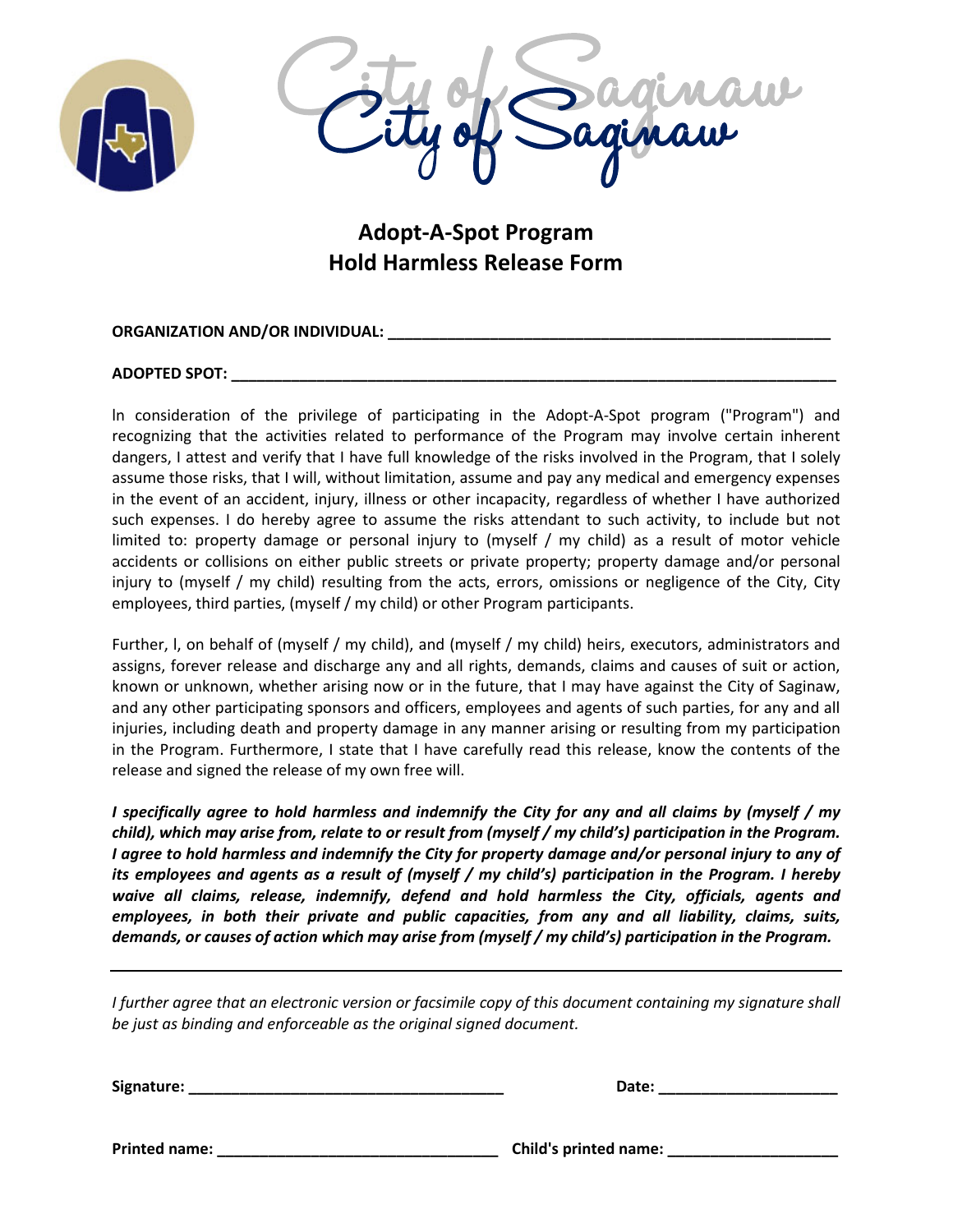# **SAFETY INFORMATION SHEET**

## *(All volunteer participants are to receive this sheet)*

## **Saginaw Beautification Program Adopt-a-Spot Program Adopt-a-Park / Adopt-a-Street Terms and Adoption Agreement**

Below is a list of suggestions from the Saginaw Beautification Committee to help make your cleanup experience a safe one!

### **DO:**

- Wear gloves and thick-soled shoes
- Wear long pants and long sleeved shirts
- Wear safety vests or bright colored clothing for roadside clean-ups
- Wear sunscreen and insect repellant
- Bring and drink plenty of fluids especially in extreme temperatures
- Be aware of your surroundings and any potential hazards
- Use the "buddy-system" (work in teams to maximize safety)
- Wash hands with antibacterial soap after the cleanup
- Know emergency procedures, such as the location of the nearest emergency facility and how to quickly summon an ambulance or the police

## **DON'T:**

- Pick up hazardous materials
- Over stuff bags
- Attempt to move large objects
- Schedule clean-ups during peak pedestrian or traffic hours
- Conduct clean-ups during extremely inclement weather
- Allow minor children to participate without adult supervision
- Perform any activities outside of your physical capabilities
- Use power tools or motor driven equipment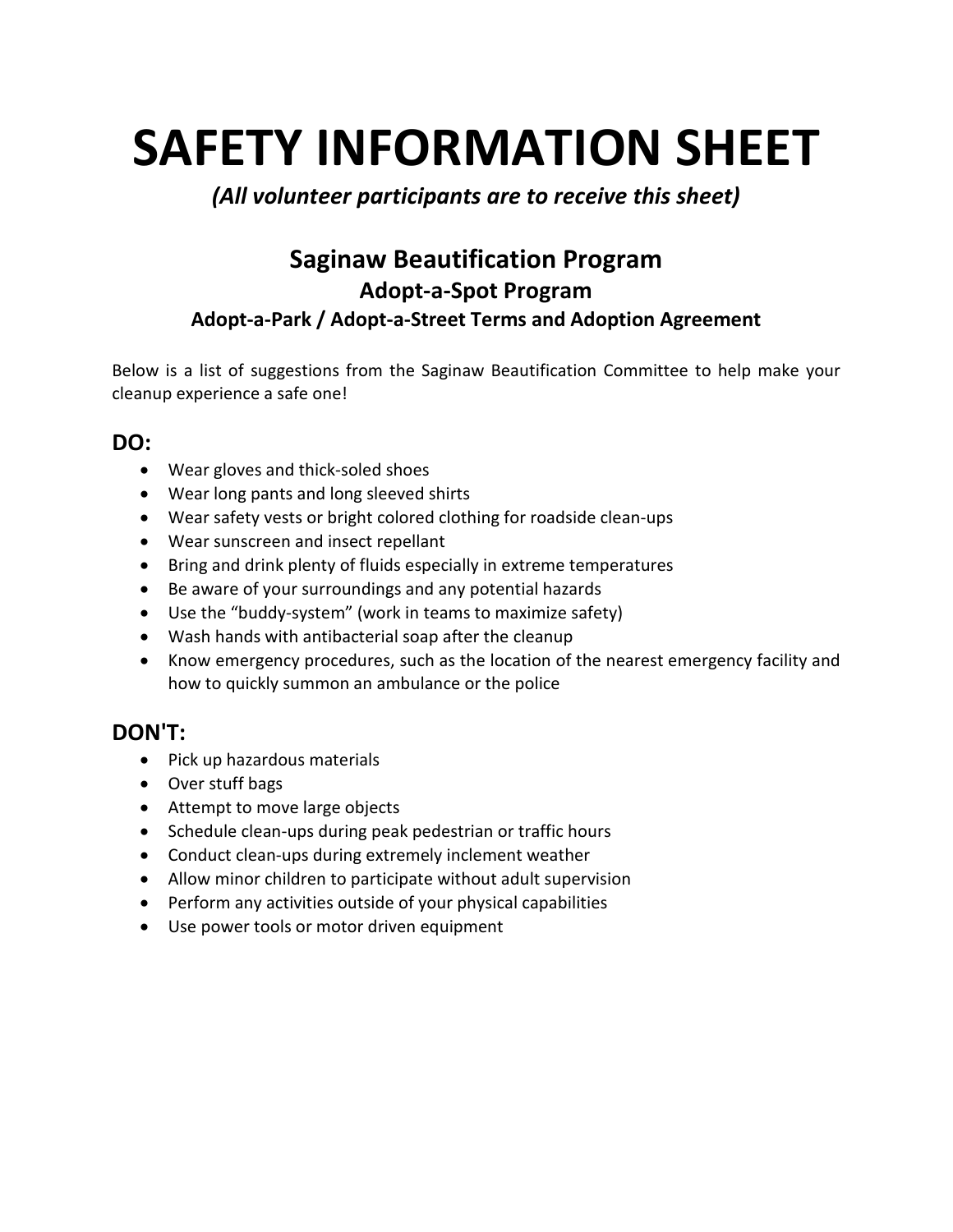## **CLEANUP PARTICIPATION FORM**

| <b>Saginaw Beautification Program</b><br><b>Adopt-a-Spot Program</b><br>Adopt-a-Park / Adopt-a-Street Terms and Adoption Agreement |                   |  |
|------------------------------------------------------------------------------------------------------------------------------------|-------------------|--|
|                                                                                                                                    |                   |  |
|                                                                                                                                    |                   |  |
|                                                                                                                                    |                   |  |
| <b>Participant Log:</b>                                                                                                            |                   |  |
| Print Name                                                                                                                         | Print Name        |  |
| Print Name                                                                                                                         | Print Name        |  |
| <b>Print Name</b>                                                                                                                  | <b>Print Name</b> |  |
| <b>Print Name</b>                                                                                                                  | Print Name        |  |
| Print Name                                                                                                                         | Print Name        |  |
| Print Name                                                                                                                         | Print Name        |  |
| <b>Print Name</b>                                                                                                                  | Print Name        |  |
| <b>Print Name</b>                                                                                                                  | <b>Print Name</b> |  |
| <b>Print Name</b>                                                                                                                  | <b>Print Name</b> |  |
| <b>Print Name</b>                                                                                                                  | <b>Print Name</b> |  |
| <b>Print Name</b>                                                                                                                  | Print Name        |  |